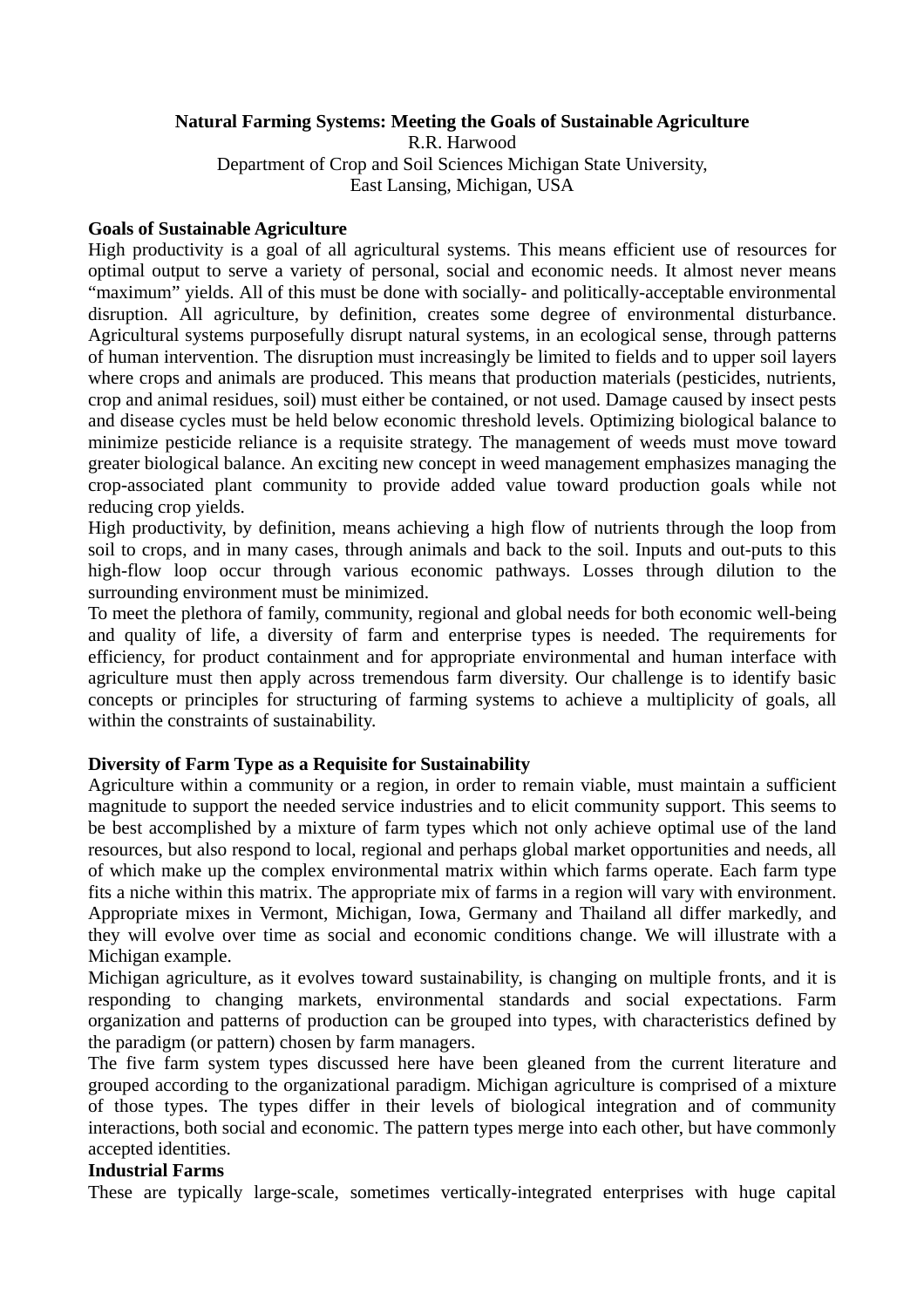investments and farmed on an extremely extensive scale. They have few crops or separate production enterprises. Inputs dominate or control the biology of the system. These farms are the outgrowth of the 1960's through 1980's of farm expansion for large-scale efficiency. They produce huge volumes of products for national and global markets, usually at reasonably low cost. Capital investments in machinery and chemicals replace labor wherever possible. Such farms are often criticized for their adverse environmental and social impacts. Scientific efforts to lower their environmental impact revolve around fine-tuning of inputs, and in the future perhaps through "site-specific" management. They contribute to low market-cost protein and carbohydrate production.

## **Future Industrial Farms**

A vision for the evolution of a portion of the industrial farm segment toward what might be called a specialty business model has been patterned exclusively after an industrial enterprise (Urban, 1991). These farms would produce identity-preserved, high-quality products for national and global markets. At least a portion of such a market segment is seen to be of high quality with low to zero chemical inputs to meet market demand (Urban, 1991).

## **Biologically Integrated Systems**

Under pressure for greater efficiency of production and reduction of cost, and for reduction of environmental loading, many producers are moving toward (or enhancing) the biological integration of their systems. Use of crop rotations, cover crops, integrated pest management, landscape diversity and a host of other practices contribute to these goals (Harwood, 1985; Edwards, 1990). In Michigan, we are developing a strong ecological base for these integrative directions. The principles of ecological interaction include soil-based, landscape-1evel, and crop and animal species interaction types of relationships. This approach includes the fine-tuning (selection, timing, amounts, method of application, etc.) of inputs combined with the "structuring" of biological integration. "Integration" is translated into specific rotations, cover crops, animal grazing, and landscape-diversity types of practices. Community interaction must be, at a minimum, that of understanding and acceptance.

# **Sustainable Agriculture**

The most current, and broad concept of sustainable agriculture is one that includes a significant element of "quality of life" (Flora, 1990; Ikerd, 1993). This concept was articulated in 1993 by a national committee appointed to define an approach toward implementation of the 1990 farm bill mandate. As stated, the quality of life concept includes emphasis on personal interaction at the family and particularly at the community level. The broad concept of sustainable agriculture seems to include not only biological integration but also major elements of community interaction through markets, flow of goods and services, support of local institutions and of local community empowerment and interaction. In a sense, it is a "value-added" approach at the community level, enhancing the non-economic as well as the economic value to the community of local agriculture. This concept of agriculture serves a broad range of needs at the local level and is highly important to the quality of life.

# **Holistic Agriculture**

Holistic agriculture describes that portion of agriculture as defined by Wendell Berry, Wes Jackson and others. The integrative values of the biologically - and socially - integrated types are taken to greater extremes, to the point that a land ethic and a social ethic become the driving forces. Berry's "a sense of place" overrides most other considerations. Family and community are the key determinants of ultimate success.

## **State Agriculture as a Composite**

All of the above farm paradigm types can be found in the State of Michigan. These occur because of different land types which permit or discourage large holdings; capital investment strategies and opportunities; market structures and opportunities; the presence of urban and rural markets; differences in environmental fragility; and a broad range of social, political and regulatory factors.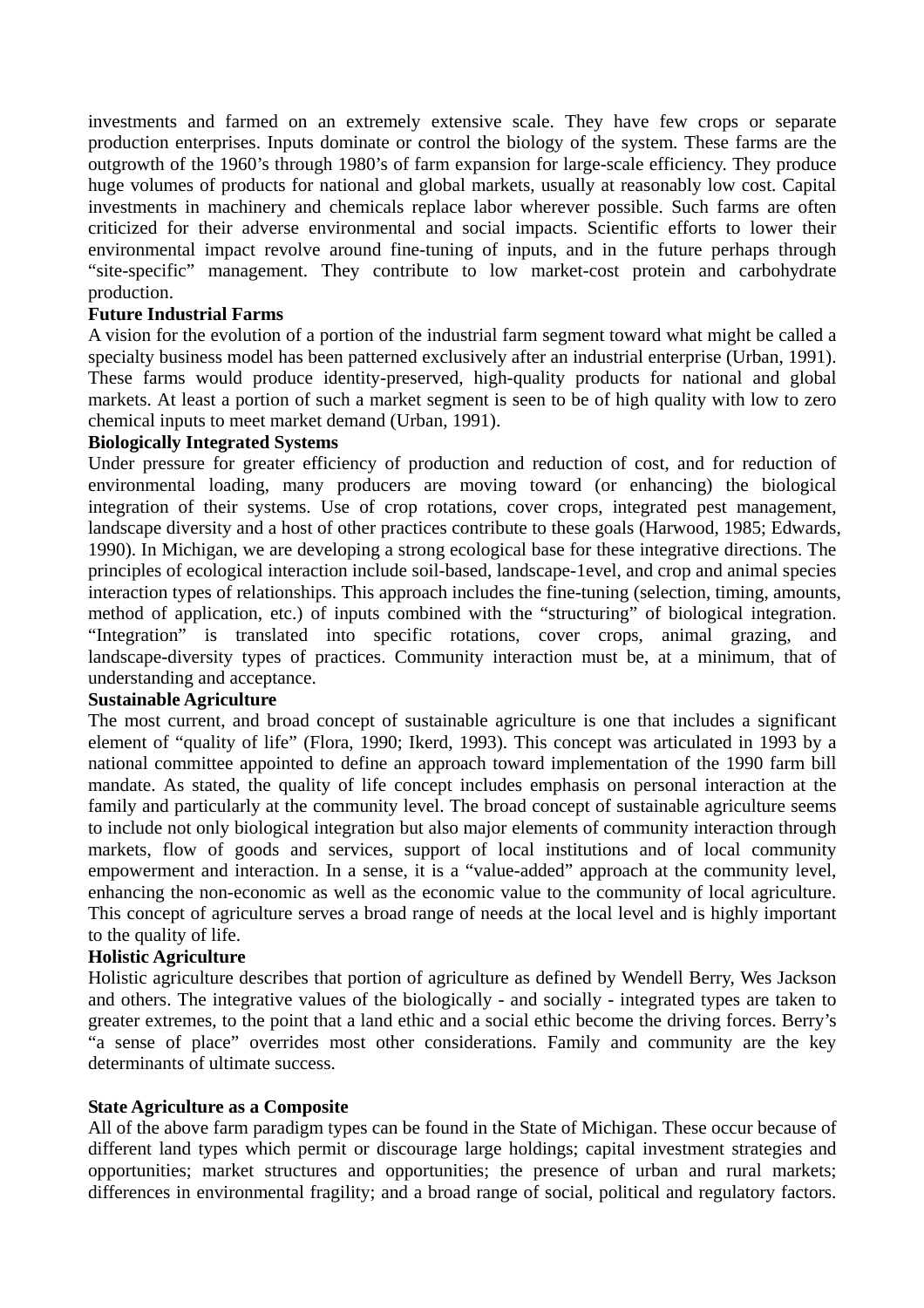One could make a strong argument that agricultural sustainability at a statewide level is significantly enhanced by an appropriate balance of these types, each responding to different conditions and needs. The balance (in terms of acreage, total value or other indicators) changes with land type, and with proximity to communities and urban areas. The balance is (and should be) quite different in Vermont than it is in Michigan or Iowa. It changes over time. In Michigan we are evolving rapidly, for a variety of reasons, toward biological integration. Also, there are strong forces that compel movement toward social integration, but directions here are less clear.

The relationships between environmental sensitivity and protection, and community concerns involve increasing specialty market opportunities, pressure for community integration, and the quality of life. In the agriculture of developing countries, the same mix of farms with respect to the level of integration can be found (Harwood, 1994). However, a much broader range of system types is possible with high density human populations, where the number of people involved in agriculture can range from just a few to several hundred per square kilometer.

In discussions of sustainability, we must not confuse the issues of farm type and internal structure. Farms having a diversity of enterprises may or may not have appropriate spatial and temporal patterns of diversity to meet local sustainability goals. A11, however, must achieve a level of biological and social integration appropriate to the sensitivities of their 10cal environment.

# **Focal Points for Systems Integration**

The need for efficiency of resource use, for response to markets, materials containment, management of pest levels, and a host of other factors, determines the structure within a farm type. Farmers respond to the challenges of integration by changing factors influencing various focal points of convergence within the systems. These focal points may include:

- ecology of pest/predator balance,
- species shift within the crop-associated plant community,
- $\bullet$ nutrient flow over space and fluxes over time, and
- labor and machinery use profiles.

Some "tools" for integration include: use of rotations and cover crops, and use of both industrial and biological inputs.

Sustainability problems (imbalances) differ with the type of system and its environment. In some cases, pest management may dominate as a system integrator. In other cases the primary integrator may be nutrient flow management. In some, such as with potato production on an irrigated, sandy soil, both pest management and nutrient containment are foci for integration. These focal points are nearly always interrelated. While the "dominant" factor for integration may change, it might be useful to consider a hierarchy of relation-ships as follows:

- management of the soil biota (for soil quality and for nutrient flow),
- $\bullet$ management of the crop-associated plant community, and
- management of pest/disease dynamics.

Managing the soil biota appears to be somewhat more generic than each of the others. The general principles can be used to structure systems across a wide range of environments and crop types. Systems structure for managing the soil biota having more general requirements provides a framework within which weeds, pathogens and pests may be managed.

## **Management of the Soil Biota**

The mobilization and containment of nutrients in the soil at high flow rates between the soil and crop are basic requirements for sustainability. Regardless of the source of nutrient inputs, they depend on managing seasonal fluxes in the soil in synchrony with crop growth requirements and seasonal leaching cycles. Manipulation of those fluxes solely by input of nutrients in mineral form may satisfy a long-term input/output balance, but it will not necessarily result in the synchrony of availability/demand required for tightening the nutrient flow loops. Fluxes within the soil are highly influenced by the soil biota, and particularly by the microflora. The soil biota, in addition, influence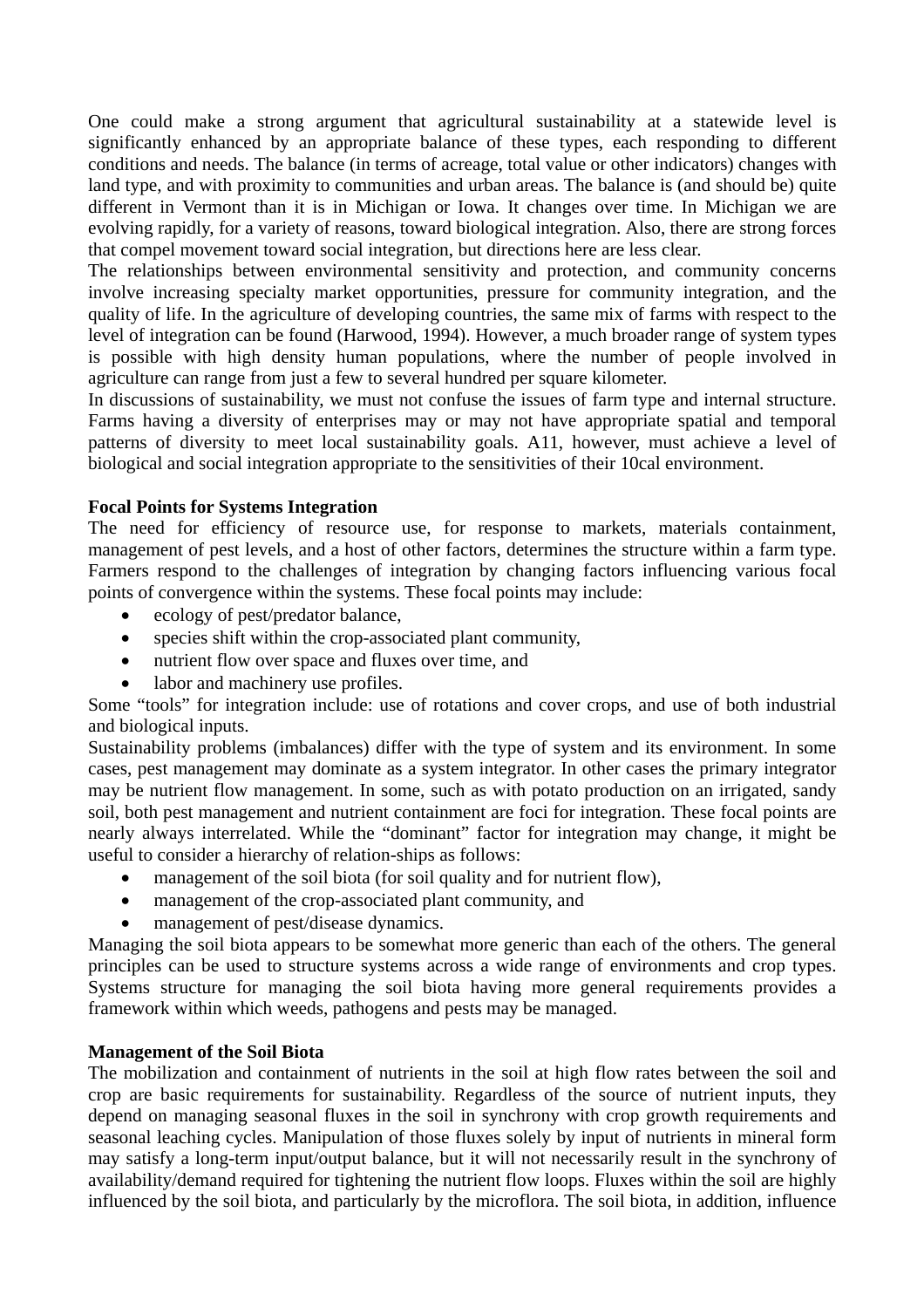many soil processes critical to soil quality and crop productivity (Table 1). Total biomass of the soil biota constitutes a relatively small fraction (one to eight percent) of the total soil organic matter. Hendrix et al. (1990) suggested that the relative amounts of organic matter in soil contributed by various sources could be approximated as: humus (n x 1000), living and dead vegetation (n x 100), microorganisms (n x 10) and soil fauna (n x 1). The biotic community is complex, and very unevenly distributed within the soil. The root surface-rhizosphere region contains a high proportion of microorganisms (Table 2).

| <b>Soil Biota</b>  | <b>Influences of Sil Biota on Soil Processes in Ecosystems</b> |                                           |  |  |  |  |  |  |
|--------------------|----------------------------------------------------------------|-------------------------------------------|--|--|--|--|--|--|
|                    | <b>Nutrient Cycling</b>                                        | <b>Soil Structure</b>                     |  |  |  |  |  |  |
| Microflora         | Catabolize organic matter                                      | Produce organic compounds that bind       |  |  |  |  |  |  |
|                    | Mineralize and immobilize                                      | aggregates                                |  |  |  |  |  |  |
|                    | nutrients                                                      | Hyphae entangle particles onto aggregates |  |  |  |  |  |  |
| Microfauna         | Regulate bacterial and fungal                                  | May affect aggregate structure through    |  |  |  |  |  |  |
|                    | populations                                                    | interactions with microflora              |  |  |  |  |  |  |
|                    | Alter nutrient turnover                                        |                                           |  |  |  |  |  |  |
| Mesofauna          | Regulate fungal and microfaunal                                | Produce fecal pellets                     |  |  |  |  |  |  |
|                    | populations                                                    | Create biopores                           |  |  |  |  |  |  |
|                    | Alter nutrient turnover                                        | Promote humification                      |  |  |  |  |  |  |
|                    | Fragment plant residues                                        |                                           |  |  |  |  |  |  |
| Macrofauna         | Fragment plant residues                                        | Mix organic and mineral particles         |  |  |  |  |  |  |
|                    | Stimulate microbial activity                                   | Redistribute organic matter and           |  |  |  |  |  |  |
|                    |                                                                | microorganisms                            |  |  |  |  |  |  |
|                    |                                                                | Create biopores                           |  |  |  |  |  |  |
|                    |                                                                | Promote humification                      |  |  |  |  |  |  |
| -- - - - - - - - - |                                                                | Produce fecal pellets                     |  |  |  |  |  |  |

|  | Table1: Soil Biota as Components of Sustainable Agroecosystems. |
|--|-----------------------------------------------------------------|
|--|-----------------------------------------------------------------|

From: Hendrix et al., 1990.

| Table 2: Comparison of the Numbers of Various Groups of Organisms in the Rhizosphere of |  |  |  |  |  |
|-----------------------------------------------------------------------------------------|--|--|--|--|--|
| <b>Spring Wheat and in Control Soil</b>                                                 |  |  |  |  |  |

| <b>Organisms</b>        | Numbers per g in                | Numbers per g in           | Approximate<br><b>Rhizosphere: Soil Ratio</b> |  |  |
|-------------------------|---------------------------------|----------------------------|-----------------------------------------------|--|--|
|                         | Rhizosphere Soil (x $10^{-6}$ ) | Control Soil $(x 10^{-6})$ |                                               |  |  |
| <b>Bacteria</b>         | 1,200                           | 53                         | 23:1                                          |  |  |
| Actinomycetes           | 46                              | 7                          | 7:1                                           |  |  |
| Fungi                   | 12                              | 0.1                        | 120:1                                         |  |  |
| Protozoa                | 0.0024                          | 0.001                      | 2:1                                           |  |  |
| Algae                   | 0.005                           | 0.027                      | 0.2:1                                         |  |  |
| <b>Bacterial Groups</b> |                                 |                            |                                               |  |  |
| Ammonifiers             | 500                             | 0.04                       | 12,500:1                                      |  |  |
| Gas-producing           | 0.39                            | 0.03                       | 13:1                                          |  |  |
| anaerobes               |                                 |                            |                                               |  |  |
| Anaerobes               | 12                              | 6                          | 2:1                                           |  |  |
| Denitrifiers            | 126                             | 0.1                        | 1,260:1                                       |  |  |
| Aerobic cellulose       | 0.7                             | 0.1                        | 7:1                                           |  |  |
| decomposers             |                                 |                            |                                               |  |  |
| Anaerobic cellulose     | 0.009                           | 0.003                      | 3:1                                           |  |  |
| decomposers             |                                 |                            |                                               |  |  |
| Spore formers           | 0.930                           | 0.575                      | 2:1                                           |  |  |
| "Radiobacter" types     | 17                              | 0.01                       | 1,700:1                                       |  |  |
| Aztobacter              | < 0.001                         | < 0.001                    | $\overline{\mathcal{L}}$                      |  |  |

Adapted from: T.R.G. Gray and S.T. Williams. 1975. Soil Microorganisms, Longman, New York. P. 144. In: National Research Council, 1979.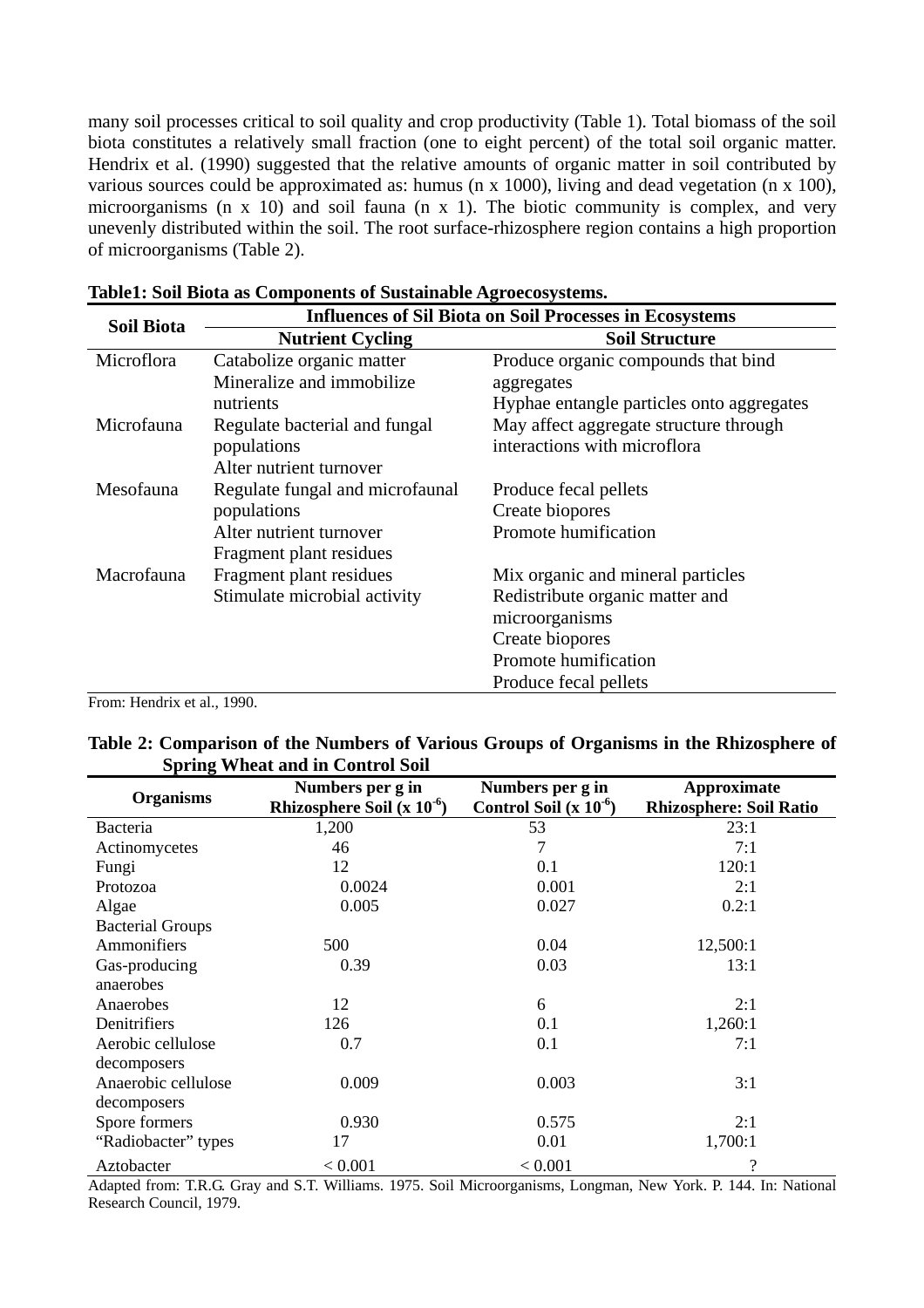The management and use of soil biota in agriculture has been heavily discounted for the past several decades. Various attitudes toward introduction of beneficial microorganisms to soil can be summarized as follows. "Present evidence is insufficient to justify the use of inoculants, other than rhizobia for legumes, to increase crop yields, improve plant quality, or control disease" (National Research Council, 1979). In stark contrast to this is the conclusion of a keynote speaker at the 1994 15th World Congress of Soil Science, i.e., that "inoculation of soils with microorganisms is a powerful methodology for manipulation of the soil ecosystem" (van Veen and Heijnen, 1994). Other authors (Silver et al., 1986) have stated: "The most important chemical changes (in the soil) include the solubilization of nutrient ions such as phosphate, sulfate, K, Fe, Ca, Zn, Mg, Co and Mn, thus increasing their availability to the soil biota… With increasing research in this area, microbes have been found to be the essential agents causing these transformations."

The greater use of technologies to biologically manage soil fertility was recently described by Sanchez (1994) to constitute a "second paradigm" in soil fertility management (the first paradigm being that of industrial fertilizer use). The second paradigm, which has emerged, states: "Rely more on biological processes by adapting germplasm to adverse soil conditions, enhancing soil biological activity, and optimizing nutrient cycling to minimize external inputs and maximize the efficiency of their use." The key to this paradigm is to identify and understand those factors which influence soil biological activity and which can be managed by the farmer.

Soil physical properties have a significant effect on the sequestering of carbon and providing a favorable habitat for microorganisms. This determining micro-structure, however, is a result of parent material and the soil formation process, and is not subject to management. Soil moisture is a very important and critical factor in biotic activity. Soil chemistry, particularly pH, does play a role. Within the chemical range for optimal plant growth, substrate (carbon source materials) is the prime determinant of species diversity, population level and activity of soil biota (van Veen and Heijnen, 1994). Substrate quality, including lignin content and C/N ratio are important and can be manipulated advantageously to enhance soil quality through the timeliness and precision of farm operations.

#### **Managing the Soil Biota Through Control of Substrate**

Selection of crops, controlling the period of active growth to maximize rhizophere activity, and use of introduced microorganisms, are three ways of managing the soil biota. The latter factor is well covered by other papers in this conference. The approach at Michigan State University has been to manipulate the soil biota by managing soil substrate levels. This is an approach that has been utilized by researchers in the Tropical Soil Biology and Fertility Program (Swift, 1994).

The distribution of carbon sources in soil is highly variable. However, the root surface-rhizosphere region provides an abundance of organic and inorganic nutrients, growth factors and a most favorable microenvironment that can support a high level of microbiological activity (Table 2). Some authors go so far as to claim that "the bulk of non-rhizophere soil is oligotrophic, in essence a nutritional desert" (Metting, 1993). This rhizosphere-centered view of the soil is not uncommon. Scientists who focus on the role of mycorrhizae in disease suppression, nutrient flow and soil aggregation share this view (Bethlenfalvay, 1994; Linderman, 1994; Tisdall, 1994).

In research at Michigan State University, we are attempting to measure overall soil biota levels by multiple samples that are designed to sample across microsite variability. Soil samples at standard depth increments were taken to assess the root biomass patterns. Microbial biomass is used as a primary indicator of biological activity. The greatest microbial differences are nearly always found in the upper 30 cm of soil. In the long-term Rodale Farming Systems Trial, Harris (1993) found that after ten years the high crop diversity-organic rotation had significantly greater microbial biomass compared with a conventional corn-soybean rotation (Table 3). No manure or biological inoculum had been used in these treatments. Nitrogen mineralization potential in the diverse rotation was double that of the corn-soybeans. Total organic matter levels were the same in both treatments, indicating that a higher portion of the organic matter was represented by microbial populations in the diverse rotation (3.4 percent as compared with 2.0 percent).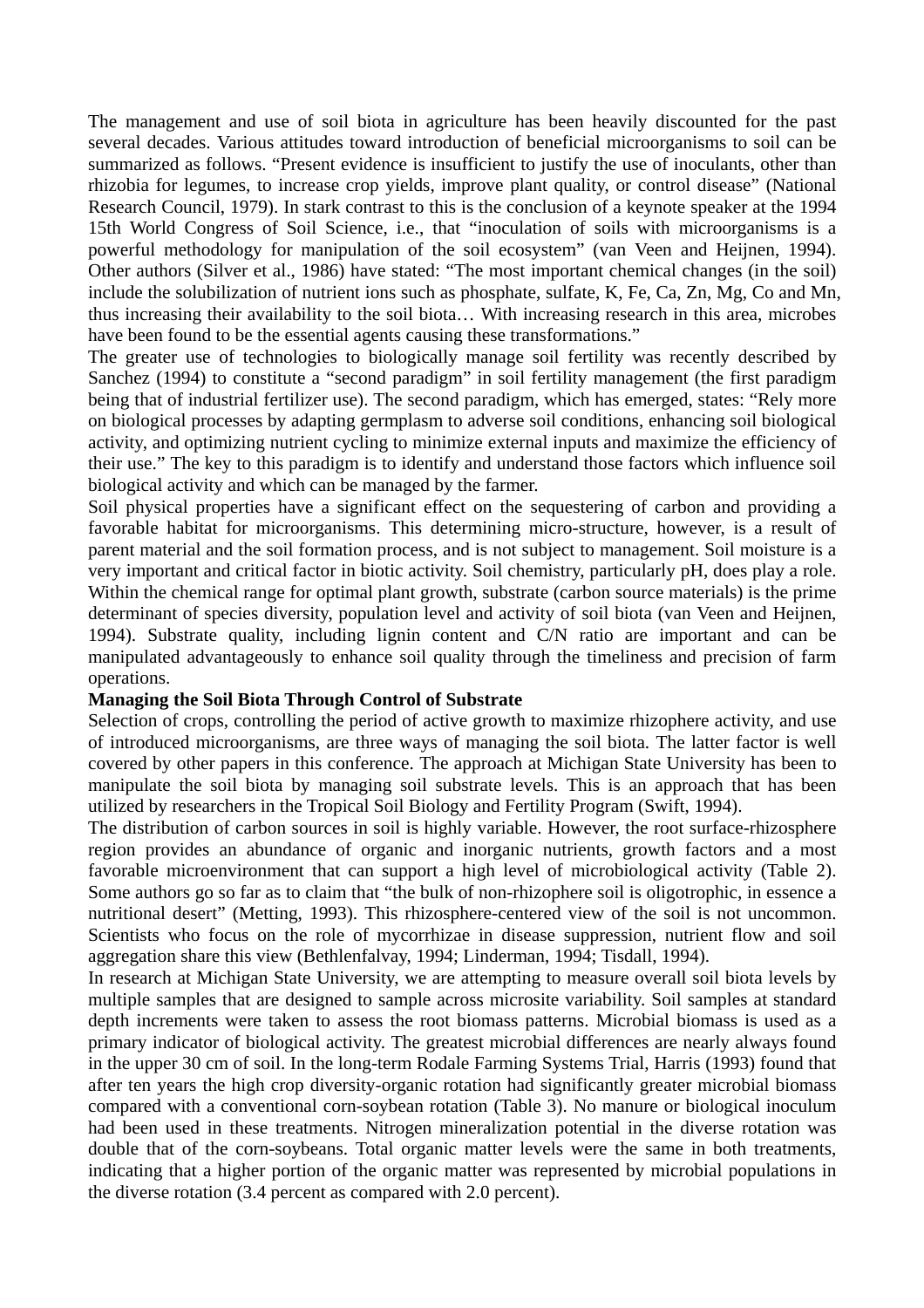| the Kouale Long-Term Farming bysiems Trian                                          |                         |                 |      |                                          |  |  |
|-------------------------------------------------------------------------------------|-------------------------|-----------------|------|------------------------------------------|--|--|
| <b>Biomass Component</b>                                                            | <b>Diverse Rotation</b> |                 |      | <b>Corn-Soybean Rotation<sup>2</sup></b> |  |  |
| N mineralization $(g/g)$                                                            |                         | 11.6            |      | 5.4                                      |  |  |
| Biomass N $(ug/g)$                                                                  | 186                     |                 |      | 86                                       |  |  |
| Biomass N : soil N ratio                                                            | .052                    |                 |      | .030                                     |  |  |
| Biomass C $\left(\frac{ug}{g}\right)$                                               | 758                     |                 |      | 403                                      |  |  |
| Biomass C/soil C                                                                    | .034                    |                 |      | .020                                     |  |  |
| Source: Harris, 1993                                                                |                         |                 |      |                                          |  |  |
| Diverse rotation: no chemical used.                                                 |                         |                 |      |                                          |  |  |
| 1981<br>oats/red clover                                                             | 1985                    | soybean         | 1989 | wheat/red clover                         |  |  |
| 1982<br>corn                                                                        | 1986                    | oats/red clover | 1990 | corn                                     |  |  |
| 1983<br>oats/red clover                                                             | 1987                    | corn            | 1991 | soybean/wheat                            |  |  |
| 1984<br>corn                                                                        | 1988                    | soybean/wheat   | 1992 | wheat/hairy vetch                        |  |  |
| $^{2}$ Corn souhoon retation: elternete years; elemined fertilizer, herbieldes used |                         |                 |      |                                          |  |  |

**Table 3: Soil Microbial Biomass and Mineralization Potential after Ten Years in Corn Plots of the Rodale Long-Term Farming Systems Trial.** 

Corn-soybean rotation: alternate years; chemical fertilizer, herbicides used

Total plant dry matter production was higher in the corn-soybean rotation, so the diverse, organic rotation had increased in microbial biomass while receiving lower carbon input. The corn-soybean rotation had living crops in the field approximately 40 percent of the time as compared with more than 80 percent for the diverse rotation. It is not known whether the increase is due to greater diversity of substrate, longer duration and greater volume of root rhizophere activity, the absence of chemical inputs, or a combination of the three.

After 4.5 years in the Long-Term Ecological Research (LTER) plots at Michigan State University, a conventionally-farmed, corn-soybean rotation had 313 µg/g of soil microbial biomass carbon, whereas a complex, no chemical input rotation had 405  $\mu$ g/g, a 6-year old native succession 422  $\mu$ g/g, and an 80-year-old native grassland 475  $\mu$ g/g. Here, again, with lower carbon inputs, the proportion of microbial biomass carbon in the total soil carbon pool increased with crop diversity, the amount of root rhizosphere, and the time or duration of the treatment (Paul et al., 1993). Carbon mineralization potentials followed a similar pattern of increase.

These results have led to the following working hypotheses within the LTER experiment: "The active fraction of the soil organic matter, which provides the majority of non-fertilizer-derived crop nitrogen, is maintained primarily by interactions among litter quality and soil microbial-invertebrate activity. Communities with greater soil organic matter reserves, and with greater proportions of active fractions and. aggregate stabilities (resulting from long-term land use patterns), are better buffered from the effects of short-term disturbance."

Ongoing research is designed to further clarify the causal effects and biological processes contributing to these differences. The Living Field Laboratory, a factorial experiment adjacent to the LTER at the Kellogg Biological Station in Michigan, is designed, in particular, to separate crop species diversity from organic vs. chemical management. Treatments, all with chisel plowing, range from six-crop and cover crop species in four years with compost and no chemicals to continuous corn with full chemicals, including most of the intermediate combinations.

## **Conclusions for Sustainable Farming Systems Management**

It seems apparent that for a region's agriculture to be sustainable it must have a diversity of farm types to appropriately utilize the diverse production resources as well as to serve its many markets and meet social and political expectations. The range of farm types and their relative frequency differs with population density and a host of other environmental factors. A pattern of crop and animal diversity across the landscape is of significant benefit in managing pest-predator relationships as well.

It is very important, for purposes of achieving a reasonable degree of biological balance and efficiency of nutrient flow, to have an appropriate level of crop diversity in each farm system. Cover crops can complement but not completely replace crop diversity. It is suggested here that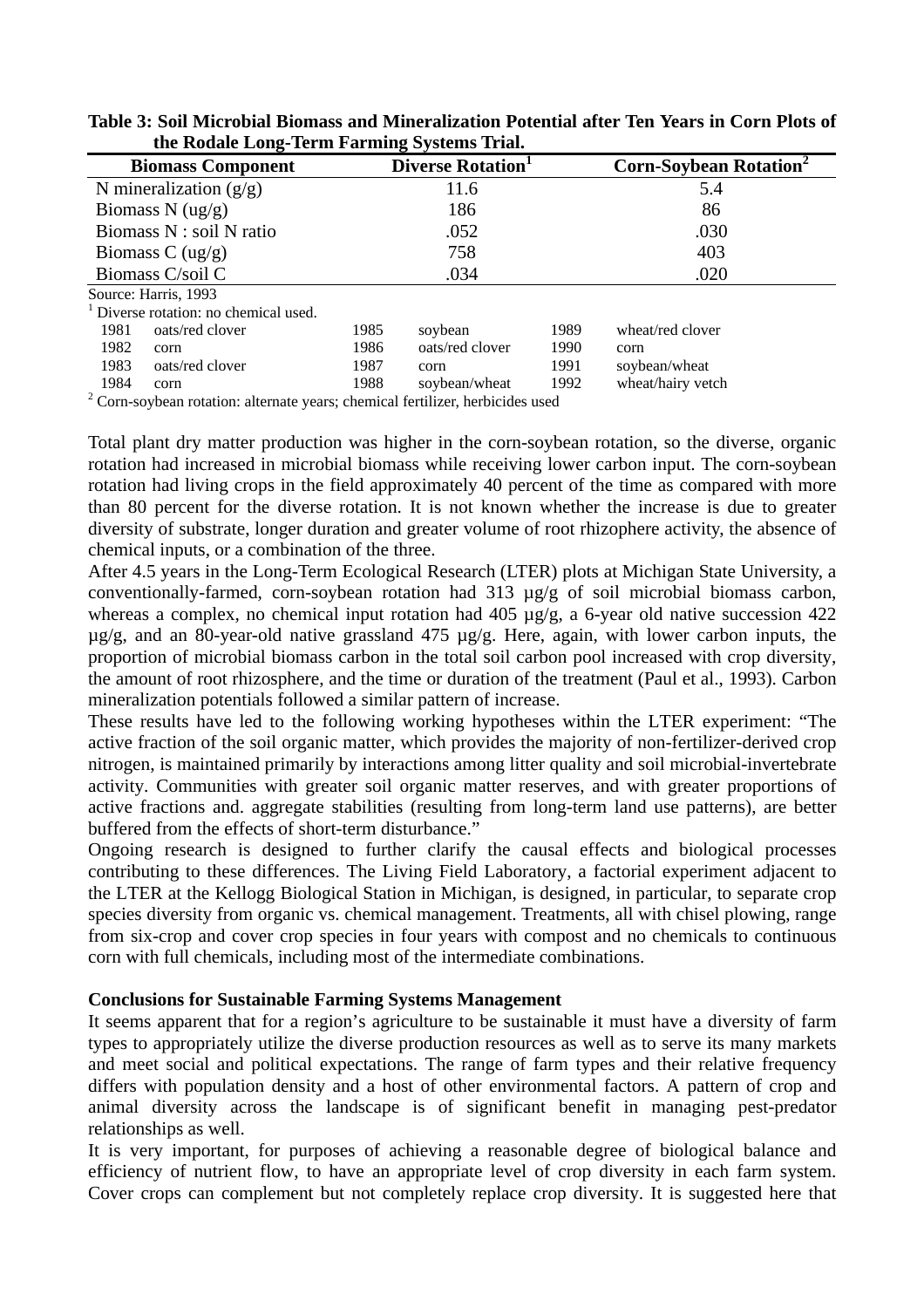structuring crop diversity over time for purposes of increasing soil biotic activity can serve as a basis for rotations that can then be adjusted for appropriate management of the crop-associated community and for pest management. These elements of biological integration will be essential for containment of production materials and for stabilizing yield in high productivity, sustainable farming systems.

### **References**

- Bethlenfalvay, G.J. 1994. Sustainability and rhizo-organisms in an agrosystem. p. 9-10. In 15th World Congress of Soil Science. Volume 4a: Symposium IIIa. Acapulco, Mexico.
- Edwards, C.A. 1990. The importance of integration in sustainable agricultural systems. p. 249-264. In C.A. Edwards, R. Lal, R. Madden, R. Miller, and G. House (ed.) Sustainable Agricultural Systems. The Soil and Water Conservation Society, Ankeny, Iowa.
- Flora, C.B. 1990. Sustainability of agriculture and rural communities. p. 343-359. In C.A. Francis, C.B. Flora, and L.D. King (ed.) Sustainable Agriculture in Temperate Zones. John Wiley & Sons, Inc., New York, N.Y.
- Harris, G.H. 1993. Nitrogen cycling in animal-, legume-, and fertilizer-based cropping systems. Ph.D Dissertation. Michigan State University, East Lansing, Michigan. 172 p.
- Harwood, R.R. 1985. The integration efficiencies of cropping systems. p. 64-75. In T.C. Edens, C. Fridgen, and S.L. Battenfield (ed.) Sustainable Agriculture and Integrated Farming Systems. Michigan State University Press, East Lansing, Michigan.
- Harwood, R.R. 1994. Agronomic alternatives to slash and burn in the humid tropics. p. 93-106. In P.A. Sanchez and H. van Houten (ed.) Alternatives to Slash-and-Burn Agriculture. 15th World Congress of Soil Science. Symposium ID-6. Acapulco, Mexico.
- Hendrix, P.F., D.A. Crossley, Jr., J.M. Blair, and D.C. Coleman. 1990. Soil biota as components of sustainable ecosystems. p. 637-654. In C.A. Edwards, R. Lal, R. Madden, R. Miller, and G. House (ed.) Sustainable Agricultural Systems. The Soil and Water Conservation Society, Ankeny, Iowa.
- Ikerd, J.E. 1993. Sustainable agriculture: Farming in harmony with the biosphere. p. 12-23. In : L.A. Johnson (ed.) Sustainable Agriculture Enhancing the Environmental Quality of the Tennessee Valley Region Through Alternative Farming Practices. University of Tennessee, Knoxville, Tennessee.
- Linderman. R.G. 1994. Biological control of root pathogens. p. 3-8. In 15th World Congress of Soil Science. Volume 4a: Symposium IIIa. Acapulco, Mexico.
- Metting, F.B., Jr. 1993. Structure and physiological ecology of soil microbial communities. p. 17-21. In F.B. Metting (ed.) Soil Microbial Ecology: Applications in Agricultural and Environmental Management. Marcel Dekher, Inc. New York.
- National Research Council. 1979. Soil microbes in plant health and nutrition. p. 48. In Microbial Processes: Promising Technologies for Developing Countries. National Academy of Sciences. Washington, D.C.
- Paul, E., T. Willson, D. Harris, and E. Franco-Vizcaino. 1993. Soil microbial dynamics and carbon mineralization kinetics. In Report on Long-Term Ecological Research-All-Scientist Meeting, Estes Park, Colorado.
- Sanchez, P.A. 1994. Tropical soil fertility research: Towards a second paradigm. p. 65-88. In 15th World Congress of Soil Science. Volume I: Inaugural and State of the Art Conferences. Acapulco, Mexico.
- Silver, M., H.L. Ehrlich, and K.C. Ivarson. 1986. Soil mineral transformation mediated by soil microbes. p. 497-519. In P.M. Huang and M. Schnitzer (ed.) Interactions of Soil Minerals with Natural Organics and Microbes. SSSA Special Publication 17. Soil Science Society of America. Madison, Wisconsin.
- Swift, M.J. 1994. Future prospects for biological management of soil fertility as a component of sustainable agriculture. p. 61. In 15th World Congress of Soil Science, Volume 4a: